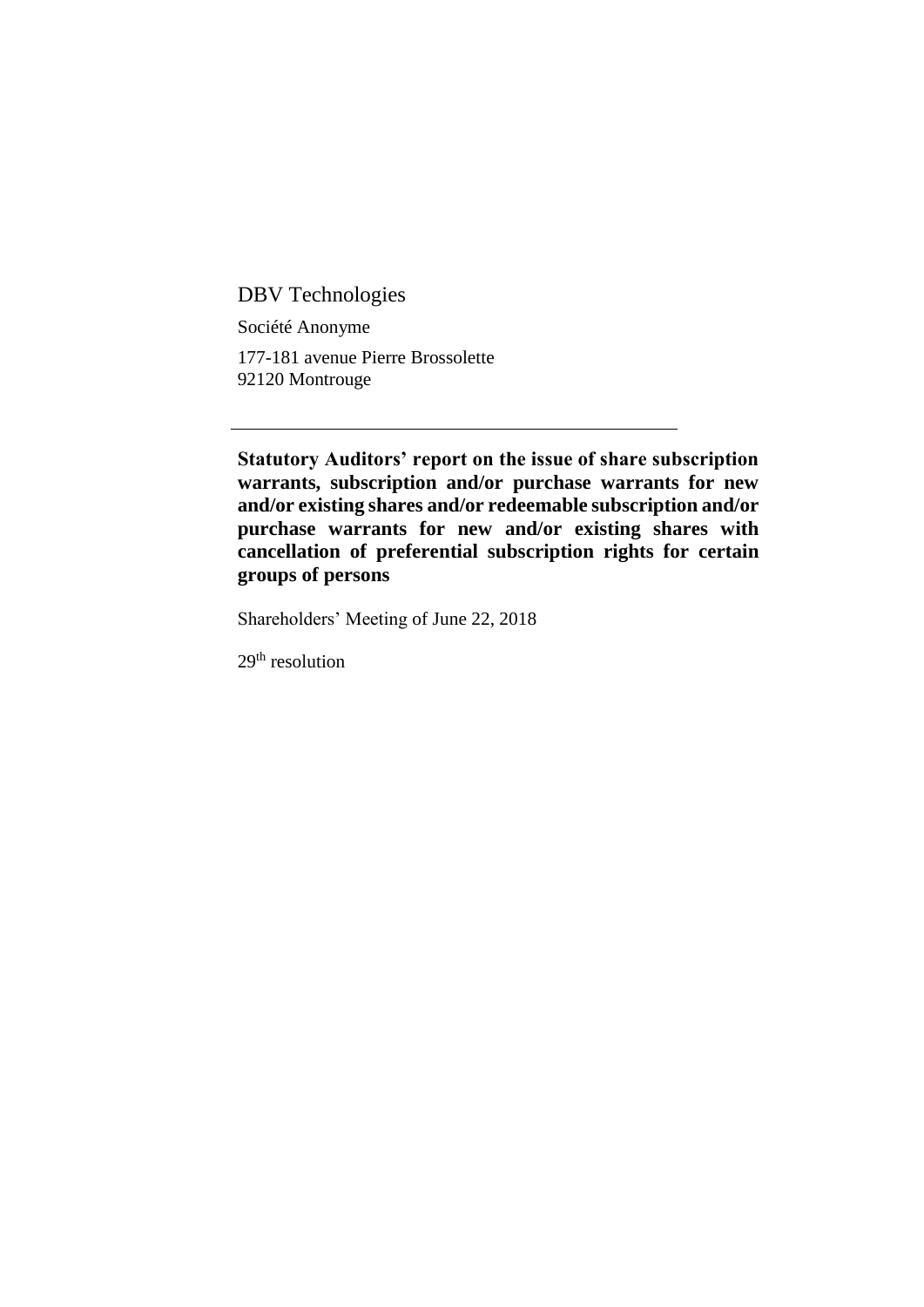**BECOUZE** 1, rue de Buffon 49100 Angers

DBV Technologies

Société Anonyme 177-181 avenue Pierre Brossolette 92120 Montrouge

**Statutory Auditors' report on the issue of share subscription warrants, subscription and/or purchase warrants for new and/or existing shares and/or redeemable subscription and/or purchase warrants for new and/or existing shares with cancellation of preferential subscription rights for certain groups of persons**

Shareholders' Meeting of June 22, 2018

29<sup>th</sup> resolution

*This is a free translation into English of a report issued in the French language and is provided solely for the convenience of English-speaking readers. This report should be read in conjunction and construed in accordance with French law and professional auditing standards applicable in France.*

To the Shareholders' Meeting of DBV TECHNOLOGIES,

As Statutory Auditors of your Company and in accordance with the procedures set forth in Articles L. 228-92 and L. 225-135 et seq. of the French Commercial Code (Code de commerce), we hereby report to you on the proposed delegation of authority to the Board of Directors to decide on the issue on one or more occasions, with cancellation of preferential subscription rights for certain groups of persons, of share subscription warrants, subscription and/or purchase warrants for new and/or existing shares, redeemable subscription and/or purchase warrants for new and/or existing shares, a transaction on which you are asked to vote.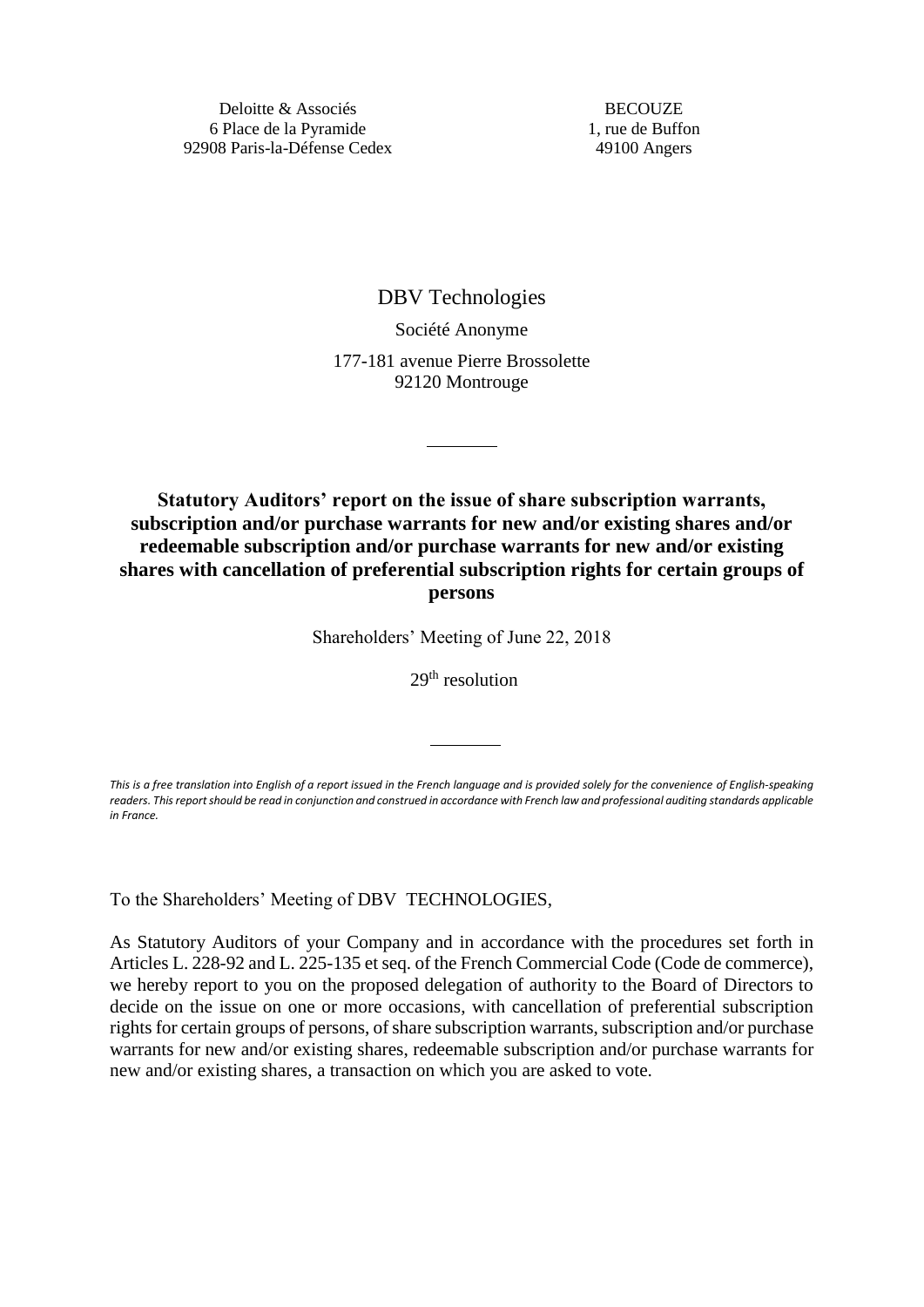DBV Technologies S.A. 2/3

This issue will be reserved for the following persons: company officers, members of the scientific committee and employees of your Company, as well as persons bound by a services or consulting agreement to your Company or its French or foreign affiliates within the meaning of Article L. 225-180 of the French Commercial Code.

The par value amount of the shares to which the warrants issued under this delegation may confer entitlement may not exceed 0.5% of share capital on the date of this Shareholders' Meeting. To this limit will be added the par value amount of the share capital increase needed to safeguard, in accordance with French law and, where applicable, the contractual terms providing for other cases of adjustment, the rights of the holders of the shares or marketable securities granting access to the Company's share capital. This limit is independent of all limits stipulated in the other resolutions of this Shareholders' Meeting.

Based on its report, your Board of Directors proposes that shareholders delegate to it, for a period of 18 months as of the date of this Shareholders' Meeting, the authority to decide on one or more issues and cancel your preferential subscription rights to the marketable securities to be issued. Where necessary, the Board will set the final issue terms and conditions of this transaction.

It is the responsibility of the Board of Directors to prepare a report in accordance with Articles R. 225-113 *et seq.* of the French Commercial Code. Our role is to express an opinion on the fair presentation of the quantified information extracted from the financial statements, on the proposed cancellation of preferential subscription rights and on certain other information concerning the issue, contained in this report.

We performed the procedures that we deemed necessary in accordance with the professional guidelines of the French National Institute of Statutory Auditors (*Compagnie Nationale des Commissaires aux Comptes*) relating to this engagement. These procedures consisted in verifying the content of the Board of Directors' report relating to this transaction and the methods used to determine the issue price of equity securities to be issued.

Subject to a subsequent review of the terms and conditions of the proposed issue, we have no comments on the terms and conditions governing the determination of the issue price of equity securities to be issued presented in the Board of Directors' report.

As the final terms and conditions of the issue(s) have not been determined, we do not express an opinion thereon and, as such, on the proposed cancellation of preferential subscription rights.